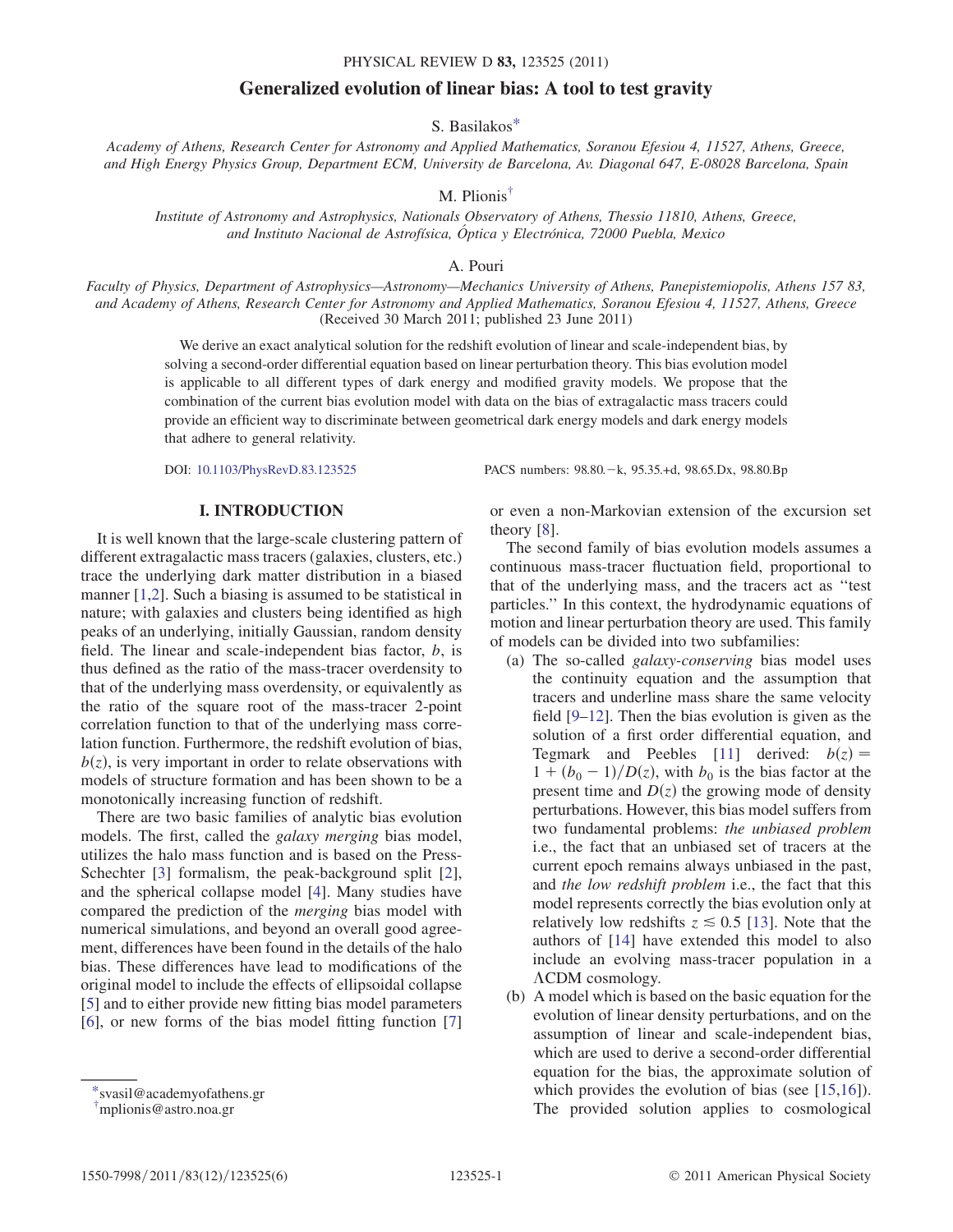models, within the framework of general relativity, with a constant in time dark energy equation of state parameter (i.e., quintessence or phantom).

In this article, we extend the original Basilakos and Plionis [[15](#page-4-13)] bias evolution model to provide an exact solution valid for all dark energy and modified gravity cosmologies. This implies that the current bias evolution model can be used to put constraints on dark energy models as well as to investigate possible departures from general relativity.

## II. THE EVOLUTION OF THE LINEAR GROWTH FACTOR

In this section, we discuss the basic equation which governs the behavior of the matter perturbations on subhorizon scales and within the framework of any dark energy (hereafter DE) model, including those of modified gravity (''geometrical dark energy''). For these cases, a full analytical description can be introduced by considering an extended Poisson equation together with the Euler and continuity equations. Consequently, the evolution equation of the matter fluctuations, for models where the DE fluid has a vanishing anisotropic stress and the matter fluid is not coupled to other matter species (see [[17](#page-4-15)[–23\]](#page-4-16)), is given by

$$
\ddot{\delta}_{m} + 2H\dot{\delta}_{m} - 4\pi G_{\text{eff}}\rho_{m}\delta_{m} = 0, \qquad (2.1)
$$

<span id="page-1-0"></span>where  $\rho_m$  is the matter density and  $G_{\text{eff}}(t) = G_N Y(t)$ , with  $G_N$  denoting Newton's gravitational constant.

For those cosmological models which adhere to general relativity,  $[Y(t) = 1, G_{\text{eff}} = G_N]$ , the above equation reduces to the usual time evolution equation for the mass density contrast [\[24\]](#page-4-17), while in the case of modified gravity models (see [[17,](#page-4-15)[21](#page-4-18)[–23\]](#page-4-16)), we have  $G_{\text{eff}} \neq G_N$  [or  $Y(t) \neq$ 1]. In this context,  $\delta_{m}(t) \propto D(t)$ , where  $D(t)$  is the linear growing mode (usually scaled to unity at the present time). Changing variables from  $t$  to  $a$ , Eq. ([2.1](#page-1-0)) becomes

<span id="page-1-2"></span>
$$
\frac{d^2\delta_{\rm m}}{da^2} + A(a)\frac{d\delta_{\rm m}}{da} - B(a)\delta_{\rm m} = 0, \qquad (2.2)
$$

where

$$
A(a) = \frac{d \ln E}{da} + \frac{3}{a} \quad \text{and} \quad B(a) = \frac{3\Omega_{\text{m}}}{2a^5 E^2(a)} Y(a) \quad (2.3)
$$

with  $\Omega_{\rm m}$  being the density parameter at the present time and  $E(a) = H(a)/H_0$  is the normalized Hubble function.

Useful expressions of the growth factor have been given by [\[24\]](#page-4-17) for the  $\Lambda$ CDM cosmology. Several works have also derived the growth factor for  $w(z) = \text{const}$  DE models (see [\[25–](#page-4-19)[27\]](#page-4-20)), and for the braneworld cosmology [\[17\]](#page-4-15). Also Linder and Cahn [\[21\]](#page-4-18) derived similar expressions for geometrical dark energy models in which the Ricci scalar varies with time, as well as for models with a time-varying equation of state, while for the scalar tensor and  $f(R)$  models the growth factors are provided by Gannouji et al. [[23](#page-4-16)] and Tsujikawa et al. [[22](#page-4-21)].

### <span id="page-1-5"></span>III. THE GENERAL EVOLUTION OF BIAS

In Basilakos and Plionis [[15](#page-4-13)], we assumed that for the evolution of the linear bias, the effects of nonlinear gravity and hydrodynamics (merging, feedback mechanisms, etc.) can be ignored (see [[10](#page-4-22),[11](#page-4-10)]). Then, using linear perturbation theory in the context of general relativity  $[Y(t) = 1,$  $G_{\text{eff}} = G_N$ ] we obtained a second-order differential equation that describes the evolution of the linear bias factor,  $b$ , between the background matter and the mass-tracer fluctuation field:

<span id="page-1-1"></span>
$$
\ddot{y}\delta_{\rm m} + 2(\dot{\delta}_{\rm m} + H\delta_{\rm m})\dot{y} + 4\pi G_{\rm eff}\rho_m\delta_{\rm m}y = 0, \quad (3.1)
$$

where  $y = b - 1$ . Below, we will prove that the above expression is valid for any cosmological model<sup>1</sup> including those of modified gravity, with  $G_{\text{eff}} = G_N Y(t)$ . Since we also make the same assumption, as in our original formulation, that the tracers and the underlying mass distribution share the same velocity field and thus the same gravity field, the above equation is valid also for cosmological models with a modified theory of gravity. Using the latter we have

$$
\dot{\delta}_{m} + \nabla u \simeq 0 \quad \text{and} \quad \dot{\delta}_{tr} + \nabla u \simeq 0, \quad (3.2)
$$

from which we obtain

$$
\dot{\delta}_{m} - \dot{\delta}_{tr} = 0. \tag{3.3}
$$

Now since we assume linear biasing, we have  $\delta_{tr} = b \delta_{m}$ , and using  $y = b - 1$ , we get that  $d(y\delta_{\rm m})/dt = 0$ . Differentiating the latter twice, we then get  $\ddot{y}\delta_m + 2\dot{y}\dot{\delta}_m + \ddot{\delta}_m$  $y\ddot{\delta}_{m} = 0$ . Solving for  $y\ddot{\delta}_{m}$ , using the fact that  $y\dot{\delta}_{m} =$  $-\dot{y}\delta_m$  and Eq. [\(2.1\)](#page-1-0) we finally obtain Eq. [\(3.1\)](#page-1-1).

Transforming Eq.  $(3.1)$  from t to a, we simply derive the evolution equation of the function  $y(a)$  [where  $y(a) =$  $b(a) - 1$ ], which has some similarity with the form of Eq. ([2.2](#page-1-2)) as expected. Indeed this is

<span id="page-1-4"></span>
$$
\frac{d^2y}{da^2} + \left[A(a) + \frac{2f(a)}{a}\right]\frac{dy}{da} + B(a)y = 0,\tag{3.4}
$$

<span id="page-1-3"></span>where  $f(a)$  is the growth rate of clustering, a parametrization of the linear matter perturbations, given by

$$
f(a) = \frac{d \ln \delta_{\mathbf{m}}}{d \ln a} = \frac{d \ln D}{d \ln a} = \Omega_{\mathbf{m}}^{\gamma}(a),\tag{3.5}
$$

where  $\Omega_{\rm m}(a) = \Omega_{\rm m} a^{-3}/E^2(a)$  and  $\gamma$  is the growth index, originally introduced by Wang and Steinhardt [[26\]](#page-4-23).

<sup>&</sup>lt;sup>1</sup>The current theoretical approach does not treat the possibility of having interactions in the dark sector. Also discussions beyond the linear biasing regime can be found in [[28](#page-4-24)] (and references therein).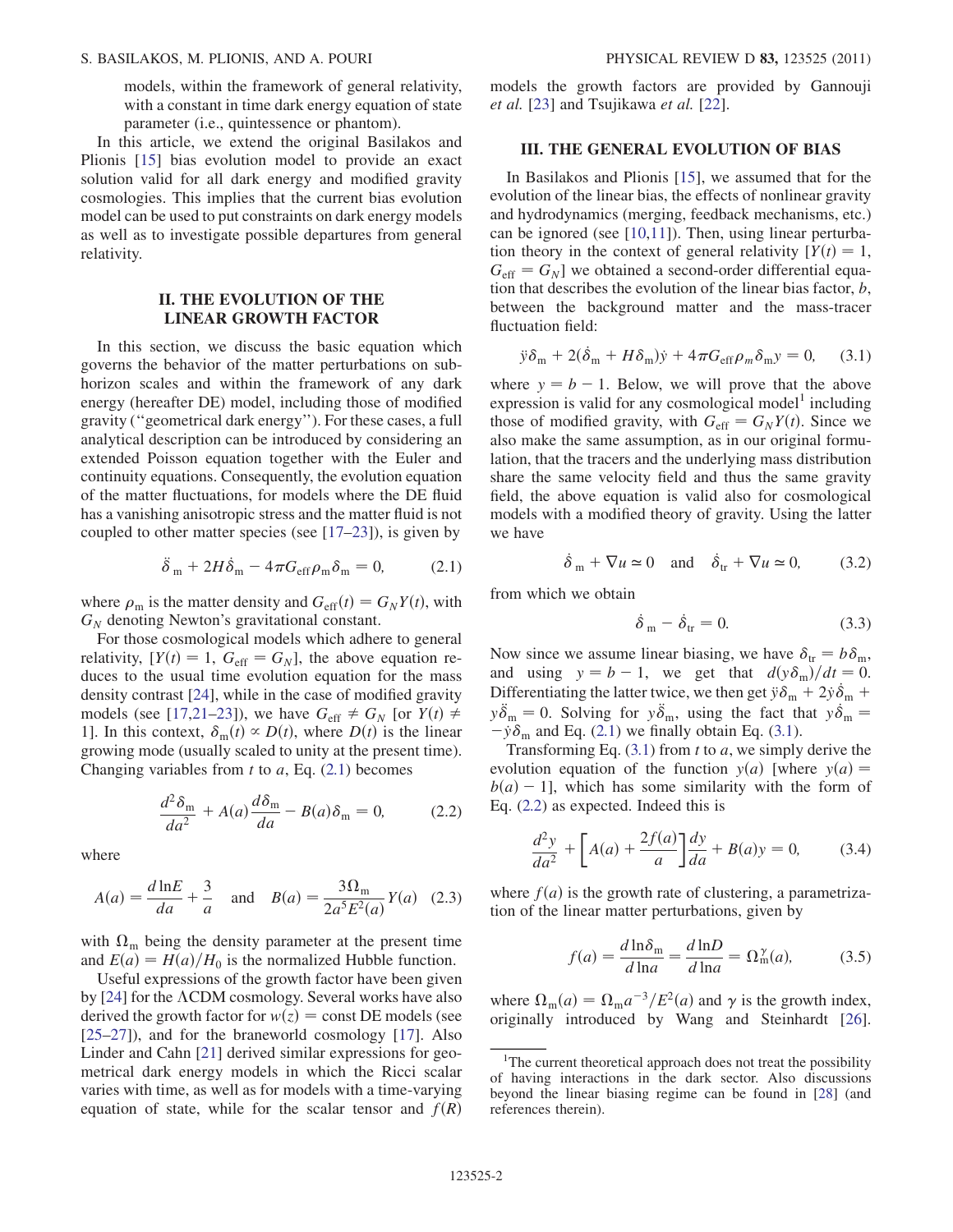<span id="page-2-2"></span>Integrating Eq. ([3.5](#page-1-3)) we obtain the growth factor for any type of dark energy:

$$
D(a) = a e^{\int_0^a (dx/x)[\Omega_m^{\gamma}(x) - 1]}.
$$
 (3.6)

In Basilakos and Plionis [[15](#page-4-13)], we have provided an approximate solution of Eq. ([3.1](#page-1-1)), using  $f(z) \sim 1$  (which is valid at relatively large redshifts), but only in the framework of general relativity, i.e.,  $Y(t) = 1$ , which contains a quintessence (or phantom) dark energy. Here our aim is to provide a full analytical solution for all possible dark energy cosmologies that have appeared in the literature, such as a cosmological constant  $\Lambda$  (vacuum), time-varying  $w(t)$  cosmologies, quintessence, k-essence, quartessence, vector fields, phantom, modifications of gravity, Chaplygin gas, and so on.

Inserting now  $y(a) = g(a)/D(a)$  into Eq. ([3.4](#page-1-4)) and using simultaneously Eq. ([2.2](#page-1-2)) and the second equality of Eq.  $(3.5)$  $(3.5)$  $(3.5)$ , we obtain

$$
\frac{d^2g}{da^2} + A(a)\frac{dg}{da} = 0.
$$
 (3.7)

<span id="page-2-0"></span>That is, the general solution of the latter equation is

$$
g(a) = C_1 + C_2 \int \frac{da}{a^3 E(a)},
$$
 (3.8)

<span id="page-2-1"></span>where  $C_1$  and  $C_2$  are the integration constants. Utilizing now  $a = (1 + z)^{-1}$ ,  $b = y + 1 = (g/D) + 1$ ,  $b_0 = b(0)$ , and Eq. [\(3.8\)](#page-2-0), we finally obtain the functional form that provides the evolution of linear bias for all possible types of DE models, including those of modified gravity, as

$$
b(z) = 1 + \frac{b_0 - 1}{D(z)} + C_2 \frac{J(z)}{D(z)},
$$
 (3.9)

<span id="page-2-4"></span>where

$$
J(z) = \int_0^z \frac{(1+x)dx}{E(x)}.
$$
 (3.10)

Because different halo masses result in different values of  $b_0$ , one should expect that the constants of integration  $C_1 = b_0 - 1$  and  $C_2$  should be functions of the mass of dark matter halos (see [\[16\]](#page-4-14)), assuming that the extragalactic mass tracers are hosted by a dark matter halo of a given mass. Note that an extension of our model for the case of an evolving mass-tracer population (i.e., including the effects of halo merging) is provided in the Appendix.

Finally, comparing our solution of Eq. ([3.9](#page-2-1)) with that of the usual galaxy-conserving bias evolution model,  $b(z)$  =  $1 + (b_0 - 1)/D(z)$ , it becomes evident that the latter misses one of the two components of the full solution. Furthermore, our full solution does not suffer from the unbiased and the *low redshift* problems, but more importantly, the dependence of our bias evolution model on the different cosmologies enters through the different behavior of  $D(a)$ , which is affected by  $\gamma$  [see Eq. [\(3.6\)](#page-2-2)], and of  $E(a) = H(a)/H_0$ .

It is interesting to mention that measuring the growth index could provide an efficient way to discriminate between modified gravity models and DE models which adhere to general relativity. Indeed it was theoretically shown that for DE models inside general relativity the growth index  $\gamma$  is well fitted by  $\gamma_{\text{GR}} \approx 6/11$  (see [\[21](#page-4-18)[,29\]](#page-5-0)). Notice, that in the case of the braneworld model of Dvali, Gabadadze, and Porrati [\[30\]](#page-5-1) (hereafter DGP) we have  $\gamma \approx 11/16$  (see also [[21](#page-4-18)]). Indeed, it has been pro-posed (see [\[31\]](#page-5-2)) that an efficient avenue to constrain the  $\gamma$ parameter is by determining observationally the redshiftdependent linear growth of perturbations. Alternatively other methods have been proposed in the literature, such as redshift space distortions in the galaxy power spectrum and the growth rate of massive galaxy clusters (see for example [\[32\]](#page-5-3) and references therein). It is interesting to mention here that the above methods also assume a linear and scale-independent bias.

An alternative approach is to use the current generalized bias evolution, cosmology and  $\gamma$  dependent, relation and high-quality observational bias data to test gravity. Of course, the observational bias data are derived for a particular cosmological model, but it is an easy task to scale them to each tested model in a consistent manner. Note, that such data are already available in the literature for the case of optical quasistellar objects[[33](#page-5-4)]. If the derived value of  $\gamma$  shows scale or time dependence or it is inconsistent with  $\gamma_{\text{GR}} \approx 6/11$ , then this will be a hint that the nature of

<span id="page-2-3"></span>

FIG. 1 (color online). The bias  $z$  evolution for different flat cosmological models (top) and their fractional difference with respect to the  $\Lambda$ CDM model (bottom). The models shown are CPL (solid line) with  $w(a) = w_0 + w_1(1 - a)$  and  $\gamma = 0.55$ , concordance  $\Lambda$ CDM (dashed line), and DGP (dotted-dashed line) with  $w(a) = -[1 + \Omega_{\text{m}}(a)]^{-1}$  and  $\gamma = 0.68$ . Note that we use  $\Omega_{\rm m} = 0.27$ ,  $(w_0, w_1) = (-0.93, -0.38)$  [\[35\]](#page-5-5),  $b_0 = 1.1$ and  $C_2 = 0.45$ . Finally, we also plot (dotted line) the bias evolution for  $C_2 = 0$ , which corresponds to that of [\[11](#page-4-10)].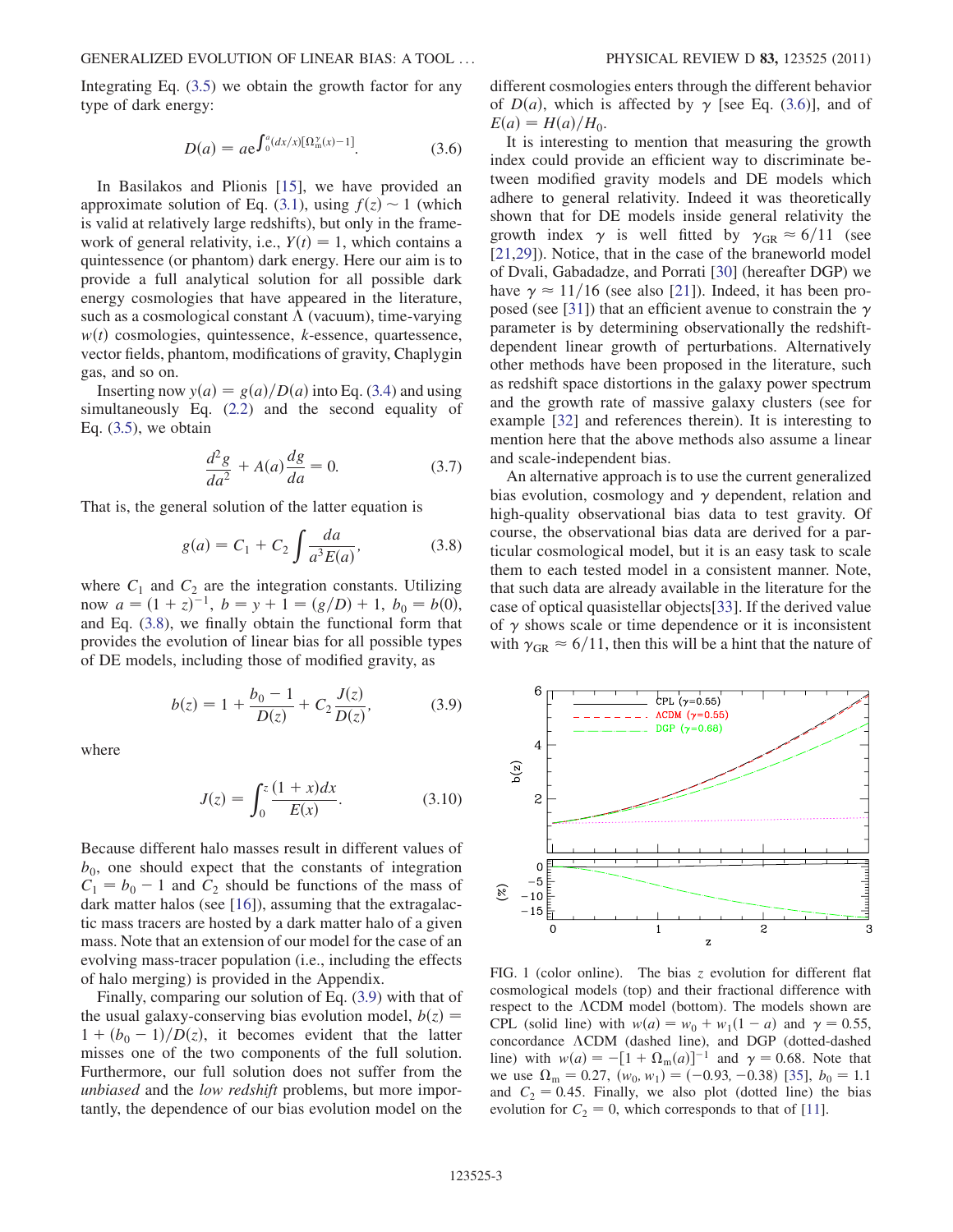#### S. BASILAKOS, M. PLIONIS, AND A. POURI PHYSICAL REVIEW D 83, 123525 (2011)

dark energy reflects in the physics of gravity. Such an analysis is in progress and will be published elsewhere.

In order to visualize the redshift and  $\gamma$  dependence of our bias model, we compare in Fig. [1](#page-2-3) a few flat cosmological models in which we impose  $\Omega_{\rm m} = 0.27$ ,  $b_0 = 1.1$ , and  $C_2 = 0.45$ . In particular we consider the following cases:

- (a) the CPL parametrization [[34](#page-5-6)] with  $\gamma = 0.55$  (solid line),
- (b) the concordance  $\Lambda$ CDM ( $\gamma = 0.55$ , dashed line), and
- (c) the DGP with  $\gamma = 0.68$  (dotted-dashed line).

The dotted line shows the bias evolution of the Tegmark and Peebles [[11](#page-4-10)] model, which is also described by our bias model in the limit of  $C_2 = 0$ . In the lower panel of Fig. [1](#page-2-3) we show the fractional difference of the model bias with respect to that of the  $\Lambda$ CDM.

### IV. CONCLUSIONS

In this work we provide a general bias evolution model, based on linear perturbation theory, which is valid for all possible noninteracting dark energy models, including those of modified gravity. Thus the current generalization of the bias evolution model can be viewed as a necessary step and an ideal tool to test the validity of general relativity on cosmological scales.

It is, however, important to spell out clearly which are the basic assumptions of our model, which are common also to many bias models in the literature: (a) the mass tracers and the underline mass share the same velocity/ gravity field, (b) the biasing is linear on the scales of interest (which does not preclude being scale dependent on small nonlinear scales), and (c) that each dark matter halo is populated by one extragalactic mass tracer, which is an assumption that enters, at the present development of our model, only in the comparison of our model with observational bias data and not in the derivation of its functional form.

### ACKNOWLEDGMENTS

We thank Joe Silk for useful comments. Manolis Plionis acknowledges funding by Mexican CONACyT Grant No. 2005-49878. S. B. wishes to thank the Department ECM of the University of Barcelona for its hospitality, and the financial support from the Spanish Ministry of Education, within the program of Estancias de Profesores e Investigadores Extranjeros en Centros Espanoles (SAB2010-0118).

## APPENDIX A: BIAS EVOLUTION FOR AN EVOLVING MASS-TRACER POPULATION

Here we obtain the general linear bias evolution model assuming that the mass-tracer population evolves with time according to a  $(1 + z)^{\nu}$  law. We now drop the assumption used in Sec. [III](#page-1-5), that the mass-tracer number density is conserved in time, by allowing a contribution from the corresponding interactions among the mass tracers. We obtain again the corresponding Eq. ([3.1](#page-1-1)), starting from the continuity equation and introducing an additional time-dependent term,  $\Psi(t)$ , which we associate with the effects of interactions and merging of the mass tracers. We also make the same assumption, as in our original formulation, that the tracers and the underlying mass distribution share the same velocity field (or gravity field). Then,

$$
\dot{\delta}_{m} + \nabla u \simeq 0
$$
 and  $\dot{\delta}_{tr} + \nabla u + \Psi(t) \simeq 0$ , (A1)

from which we obtain

$$
\dot{\delta}_{m} - \dot{\delta}_{tr} = \Psi. \tag{A2}
$$

Although we do not have a fundamental theory to model the time-dependent  $\Psi(t)$  function, it appears to depend on the tracer number density and its logarithmic derivative as well as on the tracer overdensity:  $\Psi(t) \propto \Psi(\bar{n}, (1 +$  $\delta_{tr}$ )d ln $\bar{n}/dt$ ) (see eq. 10 of [\[14\]](#page-4-12) and appendix of Basilakos et al. [[16](#page-4-14)]).

Now, in the context of linear biasing, we have  $\delta_{tr} = b \delta_{m}$ and utilizing  $b = y + 1$ , we find that  $d(y\delta_{\rm m})/dt = -\Psi$ . Differentiating twice the latter we then get  $\ddot{y}\delta_m + 2\dot{y}\dot{\delta}_m + \delta$  $y\ddot{\delta}_{m} = -\dot{\Psi}$ . Solving for  $y\ddot{\delta}_{m}$ , using the fact that  $y\dot{\delta}_{m} =$  $-\dot{y}\delta_m - \Psi$  and Eq. [\(2.1\)](#page-1-0) we arrive at the following expression:

$$
\ddot{y}\delta_{\rm m} + 2(\dot{\delta}_{\rm m} + H\delta_{\rm m})\dot{y} + 4\pi G_{\rm eff}\rho_{\rm m}\delta_{\rm m}y = -2H\Psi - \dot{\Psi},\tag{A3}
$$

which is the corresponding Eq.  $(3.1)$  $(3.1)$  $(3.1)$  for the case of interactions among the tracers.

Transforming again Eq.  $(2.1)$  from t to a, we get

$$
\frac{d^2y}{da^2} + \left[A(a) + \frac{2f(a)}{a}\right]\frac{dy}{da} + B(a)y = F(a), \quad (A4)
$$

<span id="page-3-1"></span>where

$$
F(a) = -\frac{2\Psi(a) + a(d\Psi/da)}{a^2 D(a)H(a)}.
$$
 (A5)

<span id="page-3-0"></span>Now, following the same notations ( $y = g/D$ ) as in Sec. [III](#page-1-5) the above differential equation becomes

$$
\frac{d^2g}{da^2} + A(a)\frac{dg}{da} = F(a).
$$
 (A6)

Integrating Eq. ([A6](#page-3-0)) it is straightforward to estimate the general solution of the bias factor. This is

$$
g(a) = C_1 + C_2 \int \frac{da}{a^3 E(a)} + \int \frac{da}{a^3 E(a)} \int^{\alpha} F(\tilde{a}) \tilde{a}^3 E(\tilde{a}) d\tilde{a}.
$$
 (A7)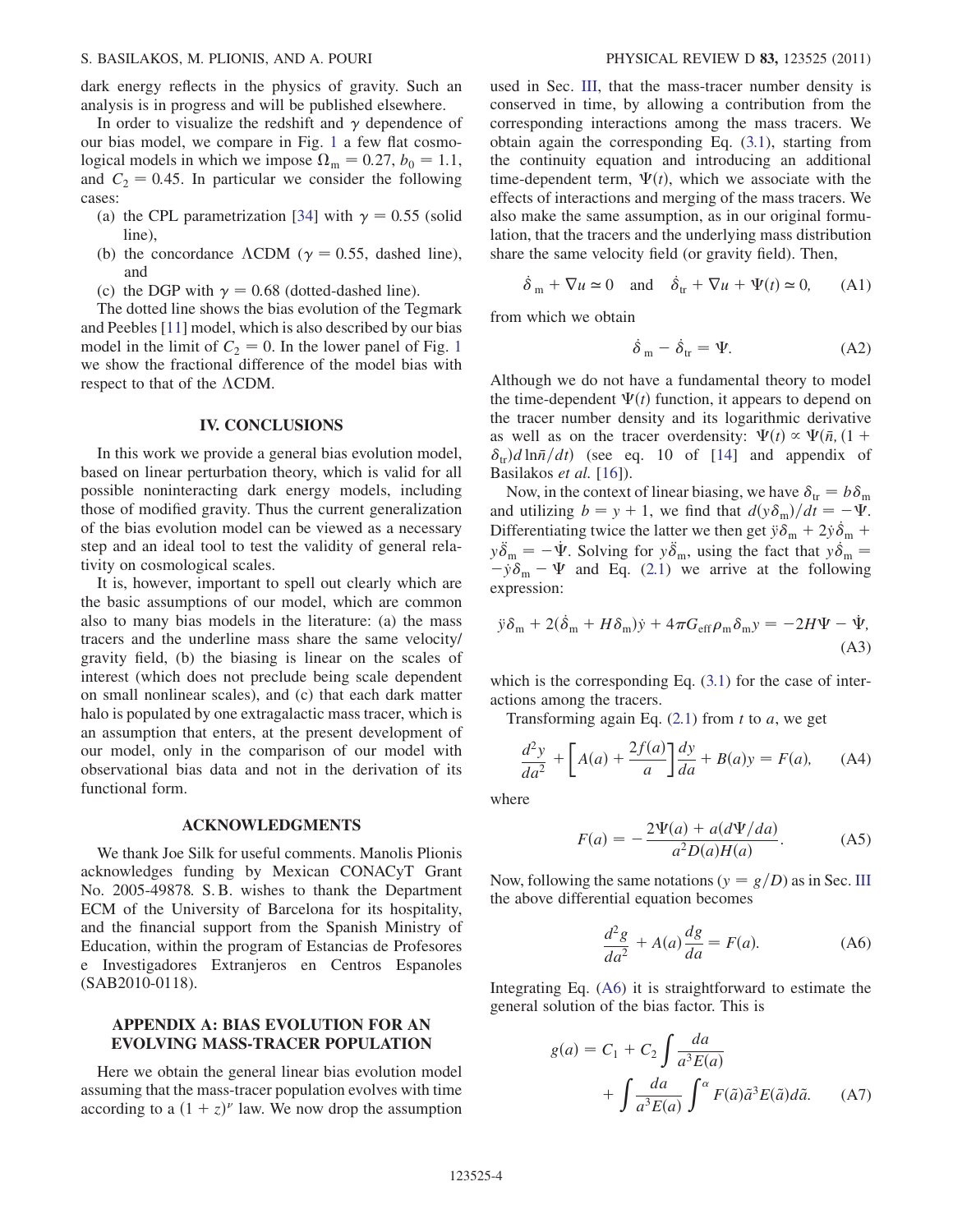<span id="page-4-25"></span>Using the same conditions with those provided in Sec. [III](#page-1-5), the bias evolution in the redshift space takes the form

$$
b(z) = 1 + \frac{b_0 - 1}{D(z)} + C_2 \frac{J(z)}{D(z)} + \frac{y_p(z)}{D(z)},
$$
 (A8)

where

$$
y_p(z) = \int_0^z \frac{(1+x)}{E(x)} dx \int_0^x \frac{F(u)E(u)}{(1+u)^5} du.
$$
 (A9)

Obviously, if the interaction among the tracers is negligible  $(\Psi \approx 0)$  then Eq. ([A8\)](#page-4-25) boils down to Eq. [\(3.10\)](#page-2-4) as it should.

Now, knowledge of the exact functional form of the interaction term  $\Psi(z)$  would provide the precise redshift evolution of the bias. As we have analytically proved in the appendix of Basilakos et al. [\[16\]](#page-4-14), a reasonable approach regarding the evolutionary  $\Psi(z)$  term is that  $\Psi(z) = AH_0(1+z)^{\nu}$ , where  $\nu \sim 3$ . Note that the Hubble constant has been maintained for mathematical convenience. Inserting the latter equation,  $a = (1 + z)^{-1}$  and

<span id="page-4-1"></span><span id="page-4-0"></span>[1] N. Kaiser, [Astrophys. J.](http://dx.doi.org/10.1086/184341) **284**, L9 (1984).

- [2] J. M. Bardeen, J. R. Bond, N. Kaiser, and A. S. Szalay, [Astrophys. J.](http://dx.doi.org/10.1086/164143) 304, 15 (1986).
- <span id="page-4-2"></span>[3] W. H. Press and P. Schechter, [Astrophys. J.](http://dx.doi.org/10.1086/152650) 187, 425 [\(1974\)](http://dx.doi.org/10.1086/152650).
- <span id="page-4-3"></span>[4] S. Cole and N. Kaiser, Mon. Not. R. Astron. Soc. 237, 1127 (1989); H. J. Mo and S. D. M. White, Mon. Not. R. Astron. Soc. 282, 347 (1996); S. Matarrese, P. Coles, F. Lucchin, and L. Moscardini, Mon. Not. R. Astron. Soc. 286, 115 (1997); L. Moscardini, P. Coles, F. Lucchin, and S. Matarrese, [Mon. Not. R. Astron. Soc.](http://dx.doi.org/10.1046/j.1365-8711.1998.01728.x) 299, 95 (1998); R. K. Sheth and G. Tormen, [Mon. Not. R. Astron. Soc.](http://dx.doi.org/10.1046/j.1365-8711.1999.02692.x) 308[, 119 \(1999\);](http://dx.doi.org/10.1046/j.1365-8711.1999.02692.x) P. Valageas, [Astron. Astrophys.](http://dx.doi.org/10.1051/0004-6361/200912486) 508, 93 [\(2009\)](http://dx.doi.org/10.1051/0004-6361/200912486); 525[, A98 \(2011\).](http://dx.doi.org/10.1051/0004-6361/201015699)
- <span id="page-4-4"></span>[5] R. K. Sheth and G. Tormen, [Mon. Not. R. Astron. Soc.](http://dx.doi.org/10.1046/j.1365-8711.2001.04006.x) 323[, 1 \(2001\)](http://dx.doi.org/10.1046/j.1365-8711.2001.04006.x).
- <span id="page-4-5"></span>[6] Y. P. Jing, [Astrophys. J.](http://dx.doi.org/10.1086/311530) 503, L9 (1998); J. Tinker, D. H. Weinberg, Z. Zheng, and I. Zehavi, [Astrophys. J.](http://dx.doi.org/10.1086/432084) 631, 41 [\(2005\)](http://dx.doi.org/10.1086/432084).
- <span id="page-4-6"></span>[7] U. Seljak and M. Warren, [Mon. Not. R. Astron. Soc.](http://dx.doi.org/10.1111/j.1365-2966.2004.08297.x) 355, [129 \(2004\);](http://dx.doi.org/10.1111/j.1365-2966.2004.08297.x) J. Tinker et al., [Astrophys. J.](http://dx.doi.org/10.1088/0004-637X/724/2/878) 724, 878 (2010); A. Pillepich, C. Porciani, and O. Han, [Mon. Not. R.](http://dx.doi.org/10.1111/j.1365-2966.2009.15914.x) Astron. Soc. 402[, 191 \(2010\).](http://dx.doi.org/10.1111/j.1365-2966.2009.15914.x)
- <span id="page-4-7"></span>[8] Chung-Pei Ma, M. Maggiore, A. Riotto, and J. Zhang, [Mon. Not. R. Astron. Soc.](http://dx.doi.org/10.1111/j.1365-2966.2010.17871.x) 411, 2644 (2011).
- <span id="page-4-22"></span><span id="page-4-8"></span>[9] M. Nusser and M. Davis, [Astrophys. J.](http://dx.doi.org/10.1086/187172) 421, L1 (1994).
- [10] J. N. Fry, [Astrophys. J.](http://dx.doi.org/10.1086/310006) 461, 65 (1996); P. Catelan, F. Lucchin, S. Matarrese, and C. Porciani, [Mon. Not. R.](http://dx.doi.org/10.1046/j.1365-8711.1998.01455.x) Astron. Soc. 297[, 692 \(1998\).](http://dx.doi.org/10.1046/j.1365-8711.1998.01455.x)
- <span id="page-4-10"></span>[11] M. Tegmark and P.J.E. Peebles, [Astrophys. J.](http://dx.doi.org/10.1086/311426) 500, L79 [\(1998\)](http://dx.doi.org/10.1086/311426).

 $d\Psi/da = -(1+z)^2 d\Psi/dz$  into the second term of Eq. ([A5](#page-3-1)), we derive that

$$
F(z) = A(\nu - 2) \frac{(1+z)^{\nu+2}}{D(z)E(z)},
$$
 (A10)

where A is a positive parameter (to be determined from observational data in a forthcoming paper). Obviously, for  $\nu > 2$  the derived bias evolution becomes stronger than in the case of no interactions, especially at high redshifts, which means that due to the merging processes the halos (of some particular mass) correspond to higher peaks of the underlying density field with respect to equal mass halos in the noninteracting case. On the other hand, the  $\nu < 2$  case corresponds to the destruction of halos of a particular mass, which results into a lower rate of bias evolution with respect to the noninteracting case. Now, for the limiting case with  $\nu = 2$  we obtain  $y_p = 0$ , implying no contribution of the interacting term to the bias evolution solution, as in the case with  $\Psi = 0$ , which can be interpreted as the case where the destruction and creation processes are counterbalanced.

- <span id="page-4-9"></span>[12] L. Hui and K. P. Parfrey, Phys. Rev. D 77[, 043527 \(2008\)](http://dx.doi.org/10.1103/PhysRevD.77.043527); B. M. Schaefer, M. Douspis, and N. Aghanim, [Mon. Not.](http://dx.doi.org/10.1111/j.1365-2966.2009.14991.x) [R. Astron. Soc.](http://dx.doi.org/10.1111/j.1365-2966.2009.14991.x) 397, 925 (2009).
- <span id="page-4-11"></span>[13] J. S. Bagla, [Mon. Not. R. Astron. Soc.](http://dx.doi.org/10.1046/j.1365-8711.1998.01788.x) 299, 417 [\(1998\)](http://dx.doi.org/10.1046/j.1365-8711.1998.01788.x).
- <span id="page-4-13"></span><span id="page-4-12"></span>[14] P. Simon, [Astron. Astrophys.](http://dx.doi.org/10.1051/0004-6361:20041450) **430**, 827 (2005).
- [15] S. Basilakos and M. Plionis, [Astrophys. J.](http://dx.doi.org/10.1086/319797) 550, 522 [\(2001\)](http://dx.doi.org/10.1086/319797); 593[, L61 \(2003\).](http://dx.doi.org/10.1086/378309)
- <span id="page-4-14"></span>[16] S. Basilakos, M. Plionis, and C. Ragone-Figueroa, [Astrophys. J.](http://dx.doi.org/10.1086/586725) 678, 627 (2008).
- <span id="page-4-15"></span>[17] A. Lue, R. Scossimarro, and G. D. Starkman, [Phys. Rev. D](http://dx.doi.org/10.1103/PhysRevD.69.124015) 69[, 124015 \(2004\)](http://dx.doi.org/10.1103/PhysRevD.69.124015).
- [18] E.V. Linder, Phys. Rev. D **72**[, 043529 \(2005\)](http://dx.doi.org/10.1103/PhysRevD.72.043529).
- [19] F. H. Stabenau and B. Jain, [Phys. Rev. D](http://dx.doi.org/10.1103/PhysRevD.74.084007) 74, 084007 [\(2006\)](http://dx.doi.org/10.1103/PhysRevD.74.084007).
- <span id="page-4-18"></span>[20] P. J. Uzan, [Gen. Relativ. Gravit.](http://dx.doi.org/10.1007/s10714-006-0385-z) 39, 307 (2007).
- [21] E. V. Linder, Phys. Rev. D 70[, 023511 \(2004\);](http://dx.doi.org/10.1103/PhysRevD.70.023511) E. V. Linder and R. N. Cahn, [Astropart. Phys.](http://dx.doi.org/10.1016/j.astropartphys.2007.09.003) 28, 481 (2007).
- <span id="page-4-21"></span>[22] S. Tsujikawa, K. Uddin, and R. Tavakol, [Phys. Rev. D](http://dx.doi.org/10.1103/PhysRevD.77.043007) 77, [043007 \(2008\).](http://dx.doi.org/10.1103/PhysRevD.77.043007)
- <span id="page-4-16"></span>[23] R. Gannouji, B. Moraes, and D. Polarski, [J. Cosmol.](http://dx.doi.org/10.1088/1475-7516/2009/02/034) [Astropart. Phys. 02 \(2009\) 034.](http://dx.doi.org/10.1088/1475-7516/2009/02/034)
- <span id="page-4-17"></span>[24] P.J.E. Peebles, *Principles of Physical Cosmology* (Princeton University Press, Princeton, New Jersey, 1993).
- <span id="page-4-23"></span><span id="page-4-19"></span>[25] V. Silveira and I. Waga, Phys. Rev. D **50**[, 4890 \(1994\)](http://dx.doi.org/10.1103/PhysRevD.50.4890).
- [26] L. Wang and J.P. Steinhardt, [Astrophys. J.](http://dx.doi.org/10.1086/306436) 508, 483 [\(1998\)](http://dx.doi.org/10.1086/306436).
- <span id="page-4-24"></span><span id="page-4-20"></span>[27] S. Basilakos, [Astrophys. J.](http://dx.doi.org/10.1086/375154) 590, 636 (2003).
- [28] P. McDonald and A. Roy, [J. Cosmol. Astropart. Phys. 08](http://dx.doi.org/10.1088/1475-7516/2009/08/020) [\(2009\) 20](http://dx.doi.org/10.1088/1475-7516/2009/08/020); D. S. Reed et al., [Mon. Not. R. Astron. Soc.](http://dx.doi.org/10.1111/j.1365-2966.2008.14333.x) 394[, 624 \(2009\).](http://dx.doi.org/10.1111/j.1365-2966.2008.14333.x)